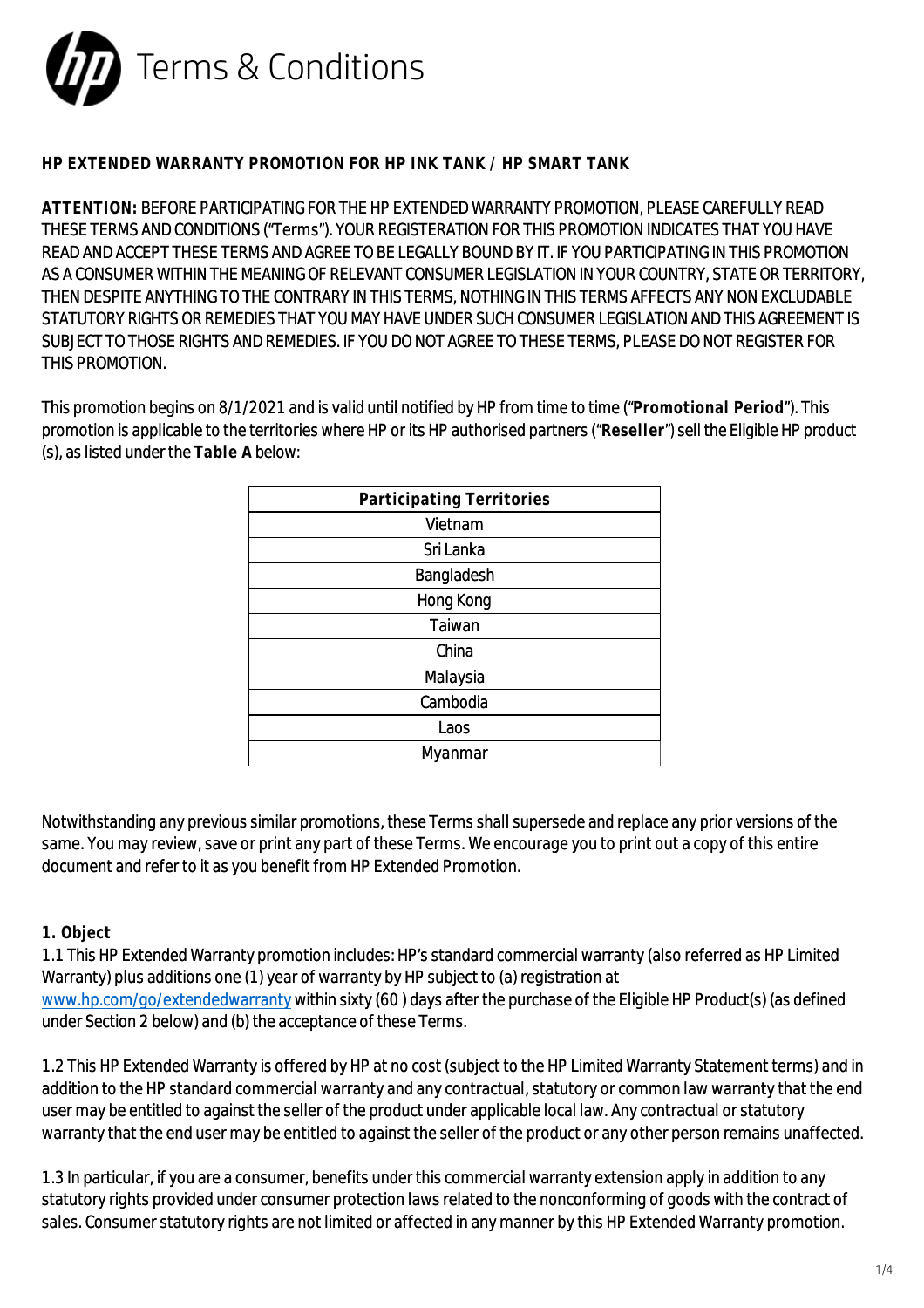

1.4 This HP Extended Warranty promotion shall be subject to the HP Limited Warranty Statement provided with your Eligible HP Producst (as this term is defined below). You can also consult HP Limited Warranty Statement [https://www.hp.com/us-en/privacy/limited\\_warranty.html](https://www.hp.com/us-en/privacy/limited_warranty.html) In case of contradiction between the HP Limited Warranty Statement provided with your Eligible HP Product(s) and the one available online in the link above, the one provided with your Eligible HP Product(s) will prevail.

# **2. Qualifying products under the HP Extended Warranty Promotion**

2.1 To be eligible for this promotion, you must purchase a qualifying product ("Eligible HP Product(s)") during the Promotional Period. The Eligible HP Product(s) are as listed under Table B. For avoidance of doubt, the Eligible HP Product (s) is vary by Country.

2.2 In addition, the Eligible HP Product(s) must be supported by HP Customer Service (Eligible HP Product(s) are usually supported for 5 years after the end of manufacture of the products; Please note there is no End of Service notice)

2.3 For your information HP does not track any data without consent by the end user. No tracking or communication with the device is required for this promotion. No communication between HP and the device to obtain the HP Index Code.

## **3. Application for HP Extended Warranty Promotion**

3.1 Applications for this HP Extended Warranty promotion must be submitted no later than sixty (60) days after the date of purchase of the corresponding Eligible HP Product(s).

3.2 Applications must be submitted by end user only (i.e., customers purchasing products for their own use).

3.3 Applications are limited to a maximum of fifty (50) Eligible HP Product(s) per each end user.

## **4. Register for HP Extended Warranty Promotion**

4.1 To enter the HP Extended Warranty Promotion and make a claim, the following steps must be completed by you:

- a. you must purchase an Eligible HP Product(s) and be the end user of the said Eligible HP Product(s);
- b. you must fully and correctly register the claim at [www.hp.com/go/extendedwarranty](https://www.hp.com/go/extendedwarranty) and provide the following information accurately and completely in the online HP Extended Warranty Promotion entry form: your first name, your last name, your email address, the Eligible HP Product(s) part number, the Eligible HP Product(s) serial number, and a photograph / scanned copy of the corresponding tax invoice for the sale of the relevant Eligible HP Product(s) (N.B.: tax invoices and delivery dockets, whether handwritten or otherwise, will not be accepted) should be submitted within sixty (60) days of the purchase;
- c. the corresponding tax invoice submitted (as referred to in Clause 4(b) above) must contain the following information (unless otherwise expressed to be optional below):
	- i. full name (optional);
	- ii. contact number (optional);
	- iii. Reseller's company name;
	- iv. Reseller's company registration number;
	- v. Eligible HP Product(s) sold;
	- vi. date of purchase of the relevant Eligible HP Product(s); and
	- vii. tax invoice number.
- d. All claims must be submitted online. Any claim submitted without the required proof of purchase documentation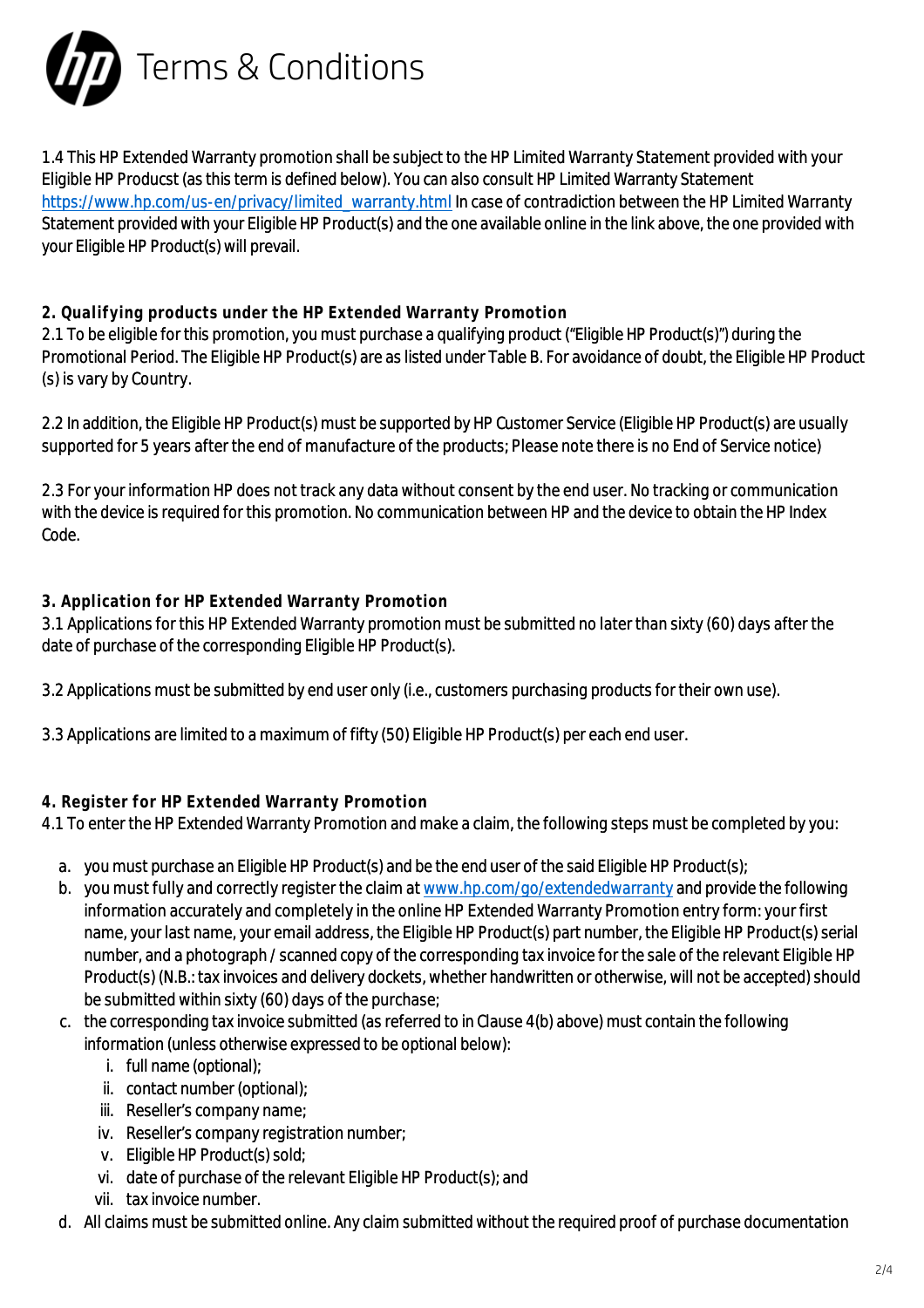

referred to above (i.e. the tax invoice in respect of the relevant Eligible HP Product(s) will be rejected. All documentation must be submitted and received by HP before the activation of the claim. Any documentation received after the first sixty (60) days of the purchase will be disregarded and the corresponding claim(s) will be declined.

**5. Proof of purchase**

The copy of the proof of purchase (invoice) must contain the following information:

(a) name and address of the Reseller; and

(b) product name/model of the hardware.

### **6. Serial number**

If you do not provide the correct serial number, we will not be able to upgrade your standard HP warranty to the HP Extended Warranty as per this promotion.

## **7. Exclusion of Combination with other HP Care Pack Services**

If you have purchased already an electronic HP Care Pack and registered it, you are not able to participate in this promotion. When you have registered in this HP Extended Warranty promotion, you will not be able to purchase HP Care Pack Services for the registered product. Therefore, please do not register for this promotion if you would like to benefit from alternative HP Care-Pack services.

#### **8. Personal data**

[HP's Privacy Statement](https://www.hp.com/us-en/privacy/privacy.html?jumpid=in_R11928_/us/en/corp/privacy-central/privacy-statements?jumpid=in_R11928_/us/en/corp/privacy-central/privacy-statements) ("HP Privacy Statement") governs the collection and use of any personal data. By submitting your personal data, you agree to the terms of the HP Privacy Statement. Upon request, you can withdraw previous consent granted or request correction, amendment, restriction, anonymization, or deletion of your personal data by clicking this [link.](https://www.hp.com/us-en/privacy/privacy.html?jumpid=in_R11928_/us/en/corp/privacy-central/privacy-statements?jumpid=in_R11928_/us/en/corp/privacy-central/privacy-statements) In certain cases, your request may be denied on the basis of a legitimate exception such as where making the information available would reveal personal data about another person or where we are legally prevented from disclosing such information.

#### **9. General**

9.1 Should you not comply with these Terms; HP is entitled not to provide the additional years of HP Extended Warranty for the registered HP Eligible Product(s). Any failure to meet the conditions at any time will invalidate the claim and end the Agreement.

9.2 HP reserve the rights not to process any promotions registration that are incomplete or contain false statements.

9.3 To the fullest extent permitted under the law, HP reserves the right to withdraw this promotion or amend, modify and change this Terms as it deems fit. (Note: Not applicable for Australia)

9.4 Once registered, HP Extended Warranty shall be extended to and comply with these Terms in its entirety.

9.5 To the fullest extent where it is permitted under the applicable law, HP will accept no responsibility for late, lost or misdirected mail. Further, HP shall not be liable for any loss or damage whatsoever incurred (including, without limitation,